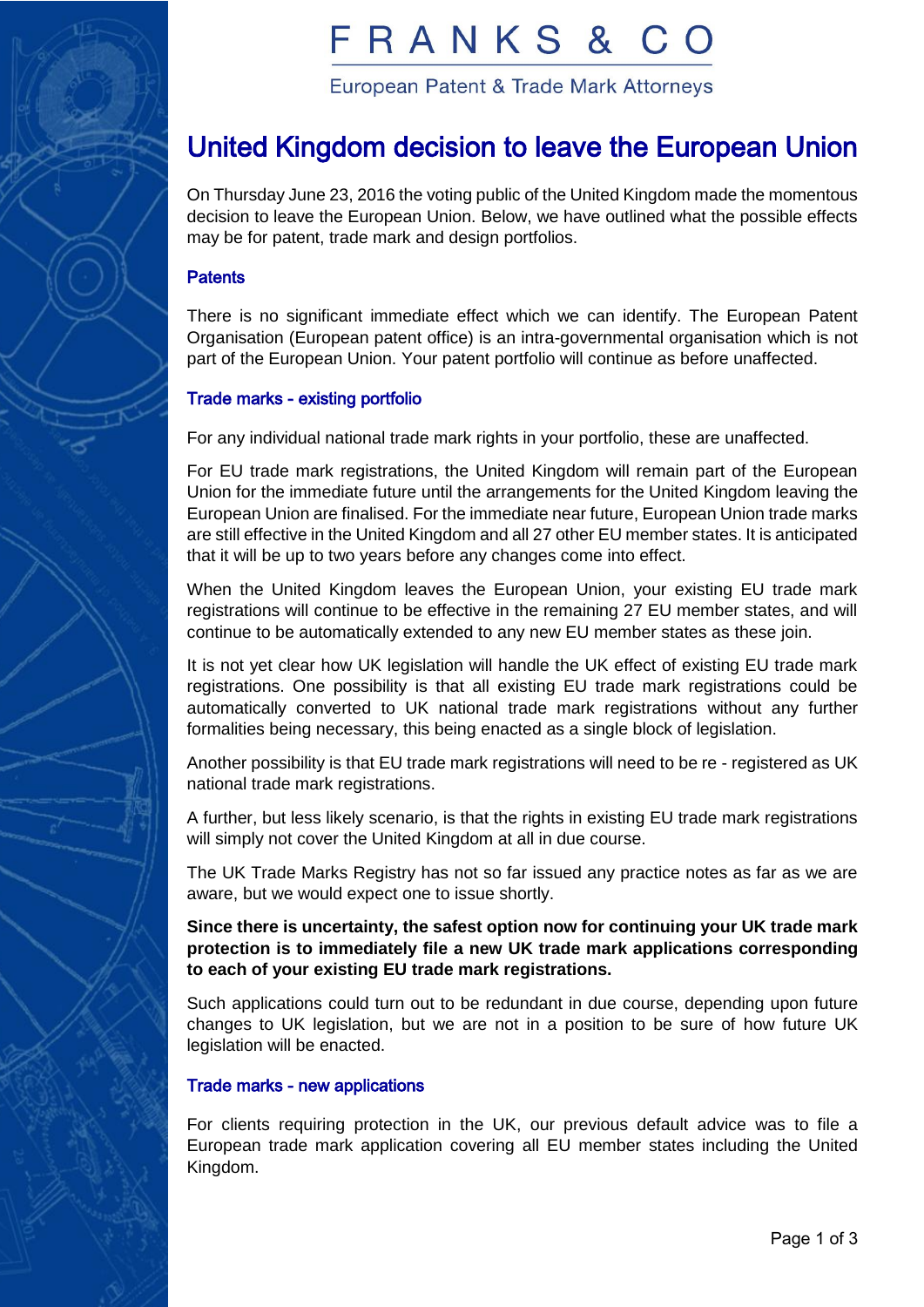

# FRANKS &

### European Patent & Trade Mark Attorneys

The choices now include:

- To file a UK trade mark application for UK protection only.
- To file a UK trade mark application covering the United Kingdom, and an EU trade mark application covering the remaining 27 member states of the European Union.

#### International trade mark registrations

If you already have an international trade mark registration, but do not have a corresponding UK national trade mark registration, a UK national trade mark registration can be obtained by extending your existing international trade mark registration to the United Kingdom as an extra designated state.

This will have substantially the same effect as a UK national trade mark registration.

### Registered Community designs - existing registrations

For registered Community designs, the United Kingdom will remain part of the European Union for the immediate future until the arrangements for the United Kingdom leaving the European Union are finalised. It is anticipated that it will be at least two years before any changes come into effect.

It is not clear whether the rights to registered design protection in the United Kingdom arising from existing registered Community designs will be continued in the United Kingdom by further UK legislation. It would seem sensible to do so, but we are not aware of any legislation to this effect.

**Therefore, if you have a recently filed a registered Community design, or a design which has been first published less than one year ago, we recommend immediately filing a corresponding UK registered design application for the same subject matter as your existing registered Community design.**

The above advice also applies for International Registered Designs filed in the past year designating the European Union.

Such UK registered design applications could turn out to be redundant in due course, depending upon future changes to UK legislation, but we are not in a position to be sure of how future UK legislation will be enacted.

#### Unregistered Community design right

Unregistered Community design has a term of three years from the date of first publication of a design within the European Union. At the moment, unregistered Community design rights continue to include the United Kingdom until the UK leaves the European Union.

After leaving the European Union, it is possible that there will be some transitional UK legislation concerning existing unregistered Community design. We are not aware of any UK legislation to replace unregistered Community designs and our default advice is to file a registered Community design to protect your designs in the EU.

#### Product clearance searches

These will be unaffected. We already search the relevant territories, and this will not change. No changes to our product clearance search strategy is necessary.